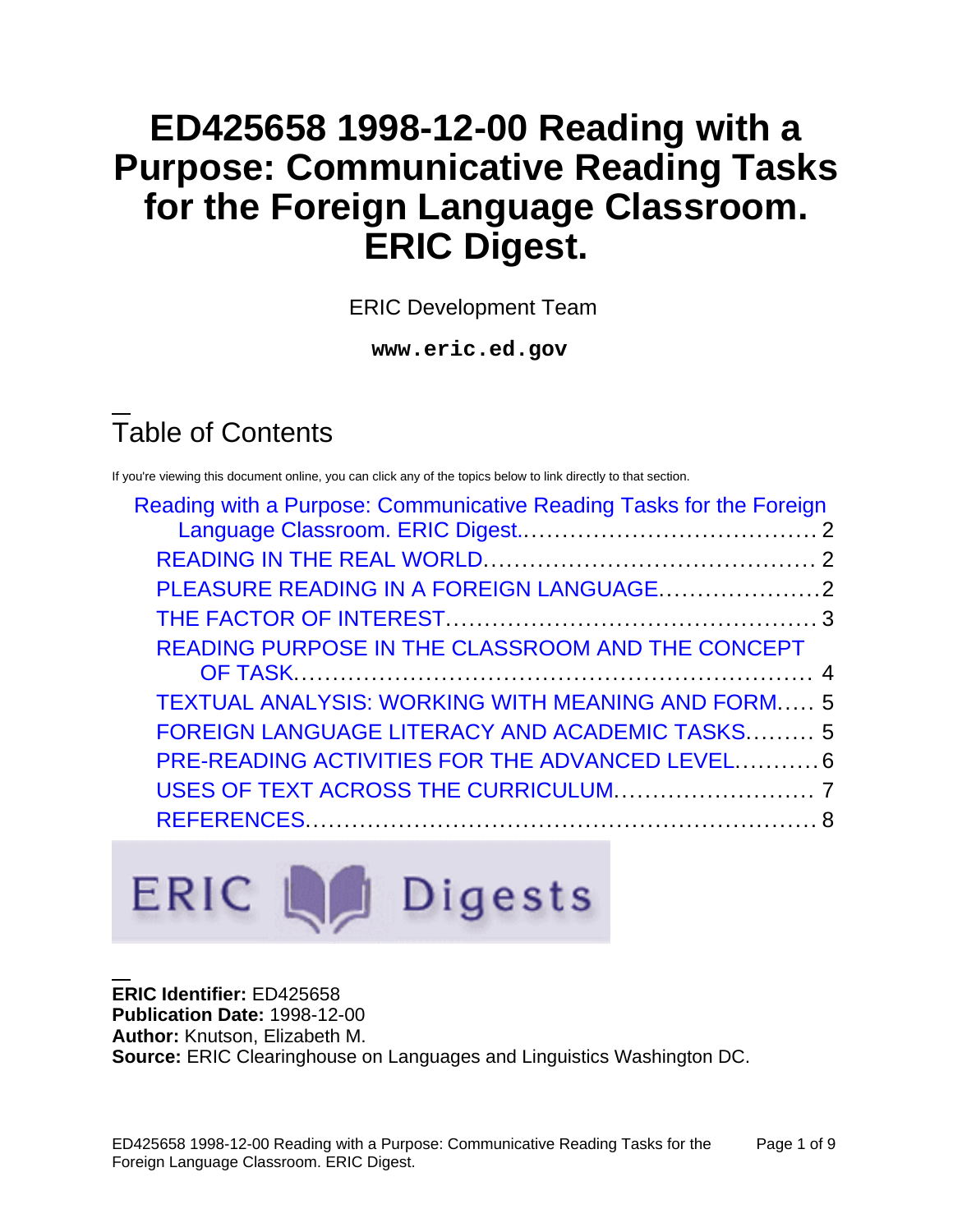# <span id="page-1-0"></span>Reading with a Purpose: Communicative Reading Tasks for the Foreign Language Classroom. ERIC Digest.

#### THIS DIGEST WAS CREATED BY ERIC, THE EDUCATIONAL RESOURCES INFORMATION CENTER. FOR MORE INFORMATION ABOUT ERIC, CONTACT ACCESS ERIC 1-800-LET-ERIC

In describing reading proficiency--the relative difficulty or ease that an individual reader experiences in reading a particular text--researchers have recognized the importance of both text- and reader-based factors. This article focuses on the factor of purpose, as determined by the reader or the instructional context. Having a purpose means having a reason to read and approaching a text with a particular goal in mind, whether that goal involves learning or entertainment. In both real-world and classroom situations, purpose affects the reader's motivation, interest, and manner of reading.

## <span id="page-1-1"></span>READING IN THE REAL WORLD

Reading in the real world is defined here as reading outside the classroom, or nonacademic reading. Real-world reading is performed for any number of reasons, and the nature of reading varies according to the reader's purpose and situation. These factors inevitably determine the reader's approach to the text--the amount of attention paid, the time spent, as well as what features or parts of the text are focused on. Perhaps the broadest distinction commonly made in defining real-world reading purpose is that of reading for pleasure versus reading for information. Pleasure reading is most frequently associated with narrative, and in particular, popular fiction. It is commonly perceived to be the antithesis of academic or serious reading. By contrast, reading to learn is pursued to gain insight or information. Reading for information may range from the scanning of documents and the reading of letters to in-depth reading of articles or books. Whether we are reading for pleasure or information, the nature of the reading depends on what we want from the text, as well as situational factors such as time available or constraints relative to place of reading. No matter what our agenda, why and where we read inevitably determine how we read.

#### <span id="page-1-2"></span>PLEASURE READING IN A FOREIGN LANGUAGE

In second language acquisition research and theory, Krashen has consistently argued that pleasure reading is an important source of comprehensible input for acquisition. The only requirement "is that the story or main idea be comprehensible and the topic be something the student is genuinely interested in, that he would read in his first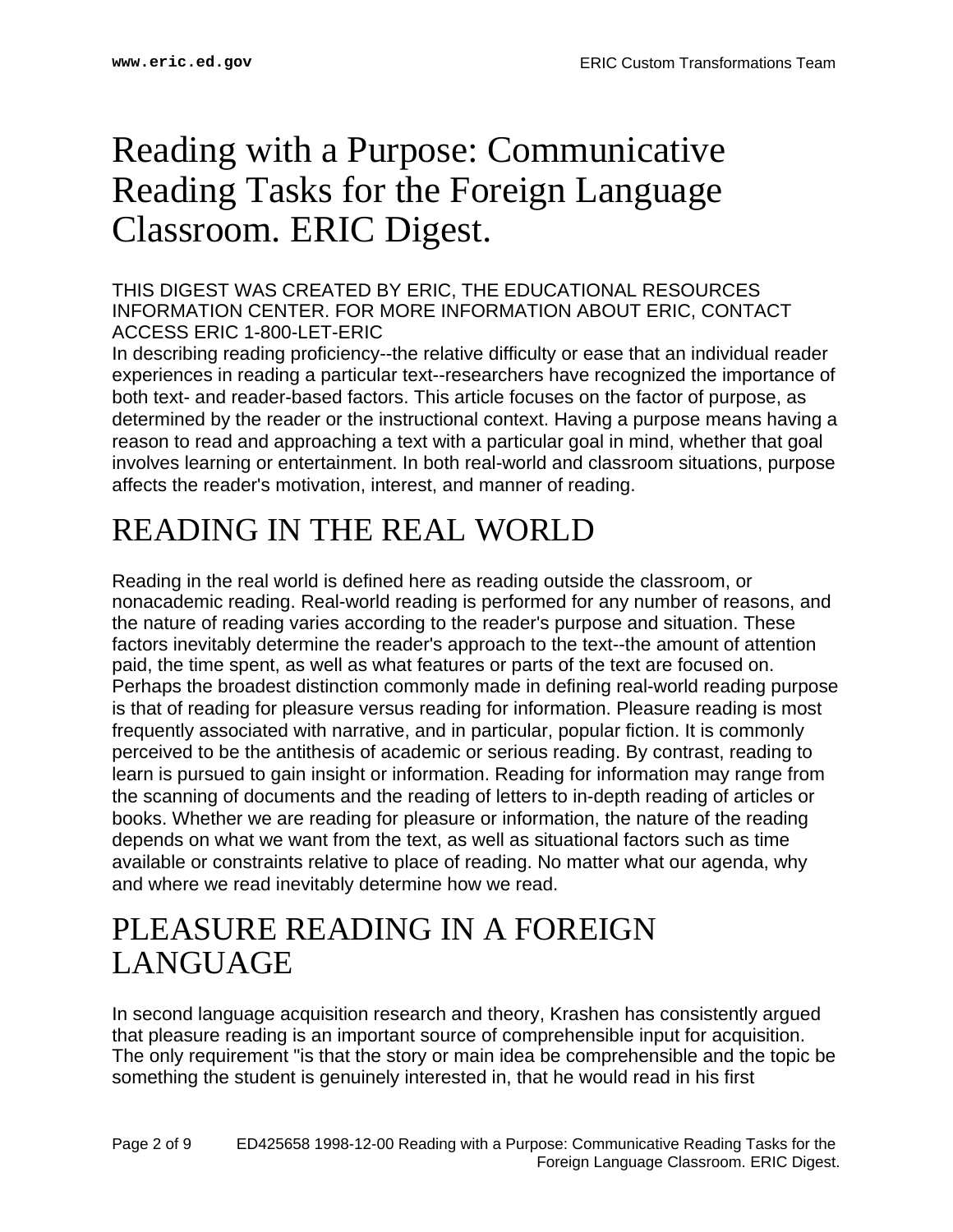language" (Krashen, 1982, p. 164). To encourage light reading in a foreign language, foreign language departments can provide a library or resource where students can browse and take out reading materials of interest. At the high school or college levels, it is possible to incorporate some free outside reading into course syllabi. Over the course of a semester, students can be asked to perform one self-selected reading and report on it in oral or written form. While the reporting task turns the activity into work, the important element of self-selection is still retained. Alternatively, students can work with magazines and newspapers in the classroom or library to create a portfolio of texts on a topic of interest. In the portfolio, students identify the source and briefly summarize the gist of each text. In addition, they write a paragraph explaining their interest in the topic, reactions to certain articles, and questions they may have. The instructor responds in writing with comments on both the topic itself and the text collection.

Because reading is valuable input for language acquisition, it makes sense to take advantage of the fact that many students in elementary courses are capable of reading far beyond the level at which they speak. Strong language learners and good readers can benefit from reading longer, narrative texts at earlier levels of instruction. Unfortunately, readings in elementary textbooks for commonly taught languages are generally limited to short, informational texts. Literary and cultural readings in intermediate textbooks are often only excerpts. As a supplement to introductory textbooks, instructors can assign universally known stories or tales, or longer authentic texts on topics with which students are already familiar. Intermediate-level students can read detective stories or other formulaic fiction.

# <span id="page-2-0"></span>THE FACTOR OF INTEREST

Wherever possible, instructors should ask students directly about their interests and provide them with choices of authentic texts. But reader interest in a text can also be a function of purpose. Educational researchers have defined several different categories of interest. Individual or personal interest refers to long-standing preferences on the part of a particular reader for certain topics or related subject matter (Schiefele, 1992). By contrast, situational interest refers to interest generated by situational factors, including the text itself. Text-based situational interest is generally defined as interest that is elicited by text through topics or ideas that are of universal or archetypal appeal (Hidi & Anderson, 1992). Another form of situational interest, and one that concerns us here, is reading purpose.

In a study that sought to determine the effect on interest and recall of reading with a particular perspective, Schraw and Dennison (1994) found that focusing readers' attention on selected text information increases what the researchers term purpose-driven interest and that text segments that are relevant to a readers' purpose are recalled better than those that are not. The implications of this study for classroom instruction are clear and significant. When readers are asked to read a text with a particular focus or angle, both their reading interest and retention of text material are heightened.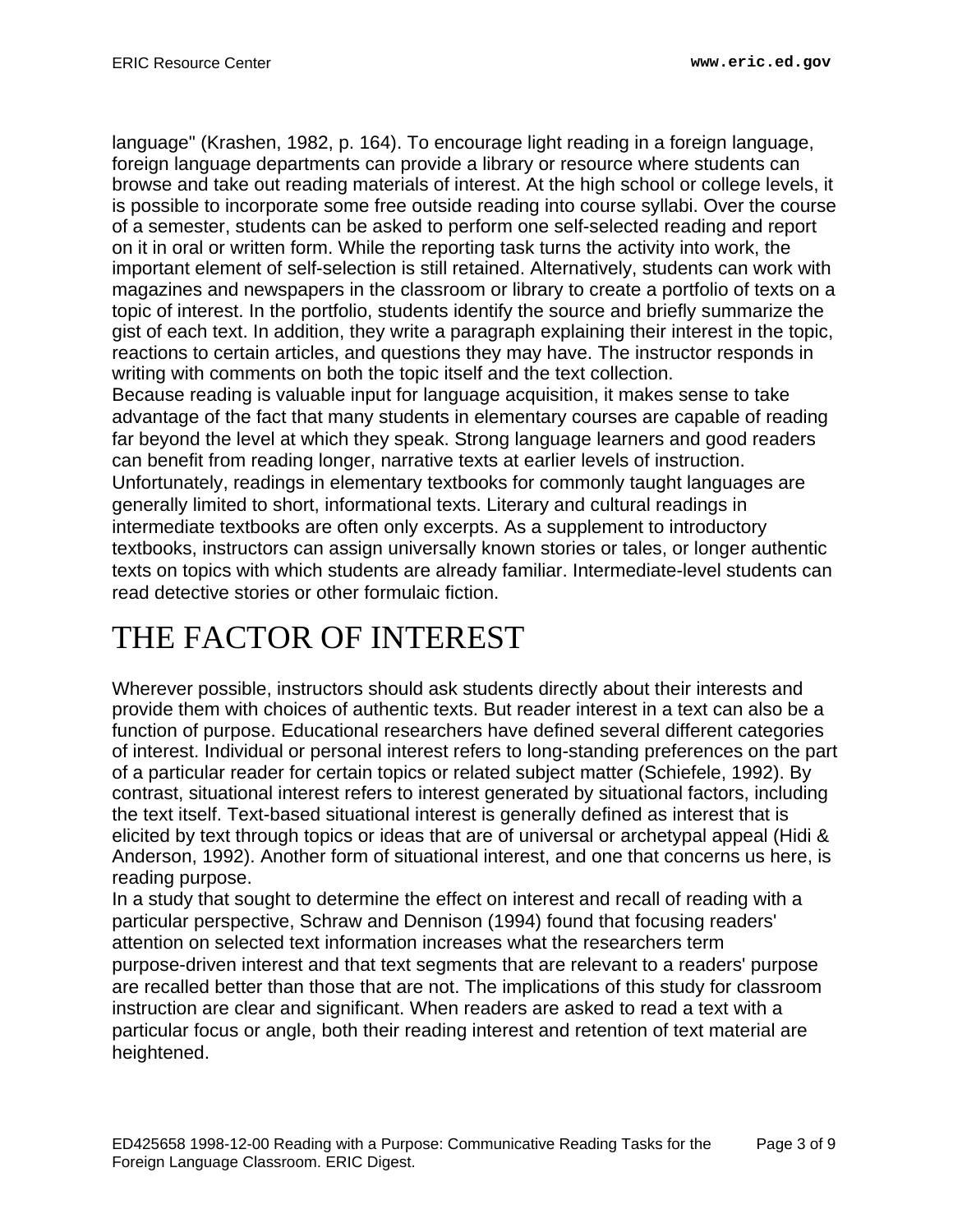#### <span id="page-3-0"></span>READING PURPOSE IN THE CLASSROOM AND THE CONCEPT OF TASK

Because reading is more interesting and text information is understood and recalled better when reading is purpose driven, it follows that creating purpose in the classroom reading situation will enhance readers' interest and performance. But how narrowly should the concept of purpose be defined? In the broadest sense, even the most traditional textbook comprehension exercises provide students with the purpose of reading a text for specific information. Yet traditional comprehension questions generally address all information in the text in an undifferentiated manner. This kind of even, comprehensive coverage is well intentioned but unfortunately results in a leveling of content, as if all ideas or aspects of the text were equally important. In short, there is no reading perspective. Rarely in real-world reading do we pay equal attention to everything in a text, and exercises that lead students to approach a text in this way may well remove the important element of interest from the reading process. An alternative to comprehension questions that often accompany textbook dialogues or cultural texts is to have students write a list based on the text. Depending on content, this could be a list of places, events, or even facts the student finds interesting.

Reading with a purpose means approaching texts with a specific goal. When possible, students can be asked to read a text from a specific point of view, depending on what the text might suggest. In the classroom, students can be given reasons to read that approximate their purposes in a variety of real-world situations. They can read ads for apartments to find one that fits a particular set of requirements, look through movie listings and reviews to decide whether to see a particular movie, or respond to a written invitation.

Beyond these comprehension exercise types, purposeful reading can also be part of whole communicative tasks in the foreign language classroom. Nunan (1993) defines a communicative task as a "piece of classroom work which involves learners in comprehending, manipulating, producing, or interacting in the target language while their attention is focused on meaning rather than form" (p. 59). Strictly speaking, in task activities, the goal is nonlinguistic. The idea is to get something done via the language, to read a text and do something with the information (Long & Crookes, 1992). Whole tasks involve performance of reading in conjunction with other skills: listening, speaking, or writing. For example, students in a small group might read a number of texts, such as brochures, timetables, or maps, and listen to radio weather or traffic reports in order to carry out the larger task of deciding on the best method of transportation to use on a trip. In such an activity, each student deals with one category of information, and all students must communicate their information to one another to come up with the best plan for the trip.

Still other kinds of communicative tasks may be activities that would not actually occur in real-world situations. For example, a classroom reading task might involve students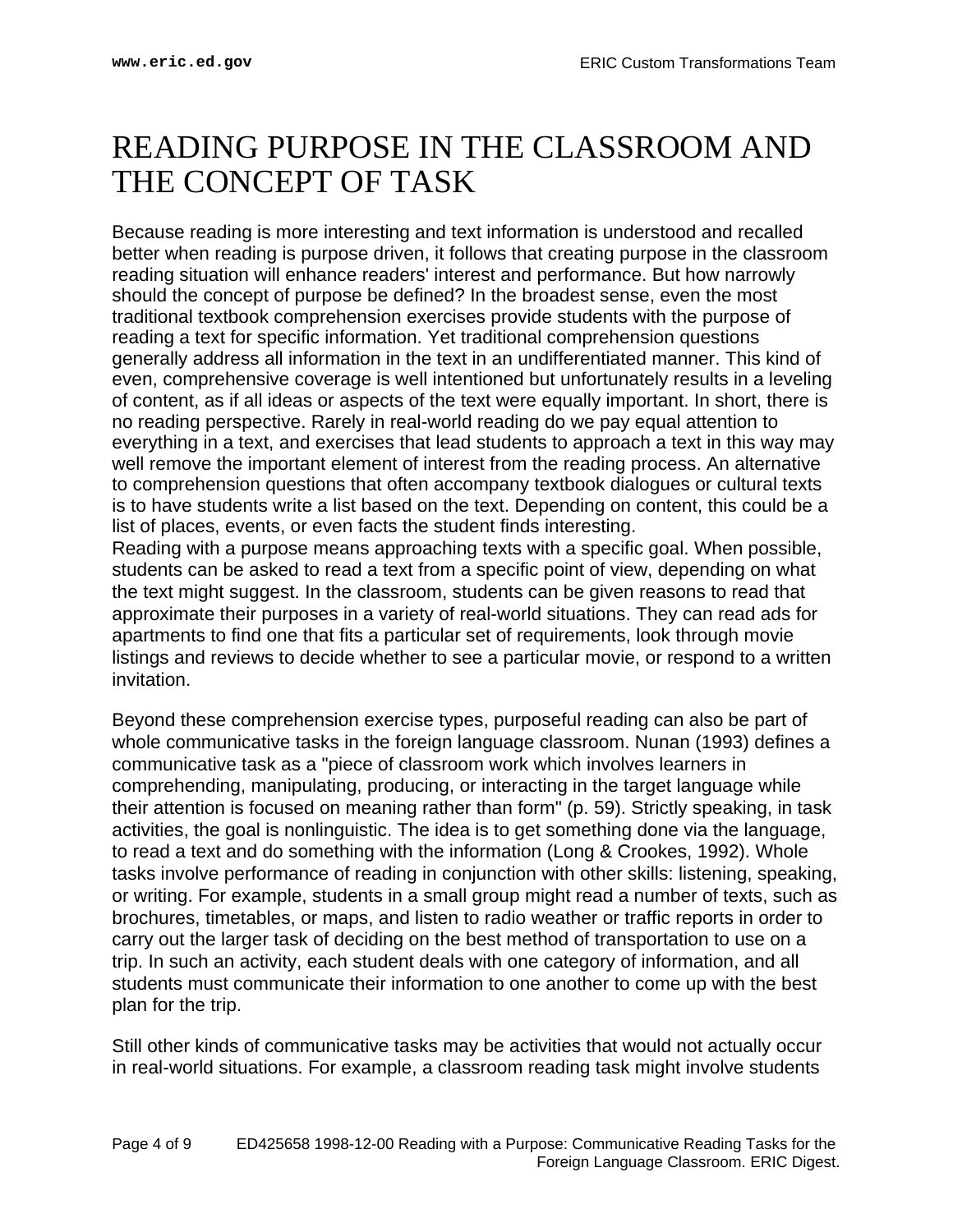drawing a picture based on a written text, reconstructing a text that has been cut up into paragraphs, or, in pairs, reading slightly different versions of the same story and discovering differences through speech alone. These tasks, while not real world, are still communicative; the focus is on understanding a text to get something done.

A task approach conveys to students the value of fluent and efficient reading, because reading for a specific purpose means reading texts in different ways at different speeds, depending on the information needed and the task to be carried out. Another advantage of tasks is that students can work with authentic texts from the start. A complex, unedited text can be made accessible by adjusting the level of difficulty of the task. The same text can be used at different points during a semester, each time with a different task or purpose. In rereading the same text with a different purpose, students derive a sense of accomplishment from their progressively greater comprehension and more extended use of the text.

## <span id="page-4-0"></span>TEXTUAL ANALYSIS: WORKING WITH MEANING AND FORM

Recent reading research points to the benefits of working with texts for the purpose of drawing students' attention to formal features of written language as well (Long & Crookes, 1992). A communicative or task approach can and should be combined with analysis of text structure and linguistic features of text; however, most specialists concur that instructors should focus on textual messages first. If an individual student cannot perform a task successfully due to misreading of a text, the student will need to reread problematic segments and attend more closely to the text structure. If many students in a class experience difficulty with certain syntactical structures or forms of text organization, the instructor may choose to conduct a reading lesson that targets those areas.

Students can be led from considerations of content to those of form in a natural manner. In the domain of rhetoric, for example, students can be asked to identify the discourse features of the text that contribute to its persuasiveness. They can focus on pragmatic issues of register and audience and examine the lexical networks that connect text segments and the use of syntax to establish topic and theme. Textual analysis of this sort is a different kind of activity from reading to perform a communicative task. Both uses of text are beneficial, but it is necessary for instructors and students to distinguish between them. It is also important that a text be apprehended first in terms of meaning and reader response.

# <span id="page-4-1"></span>FOREIGN LANGUAGE LITERACY AND ACADEMIC TASKS

In advanced-level courses, such as film studies or special topics in literature, the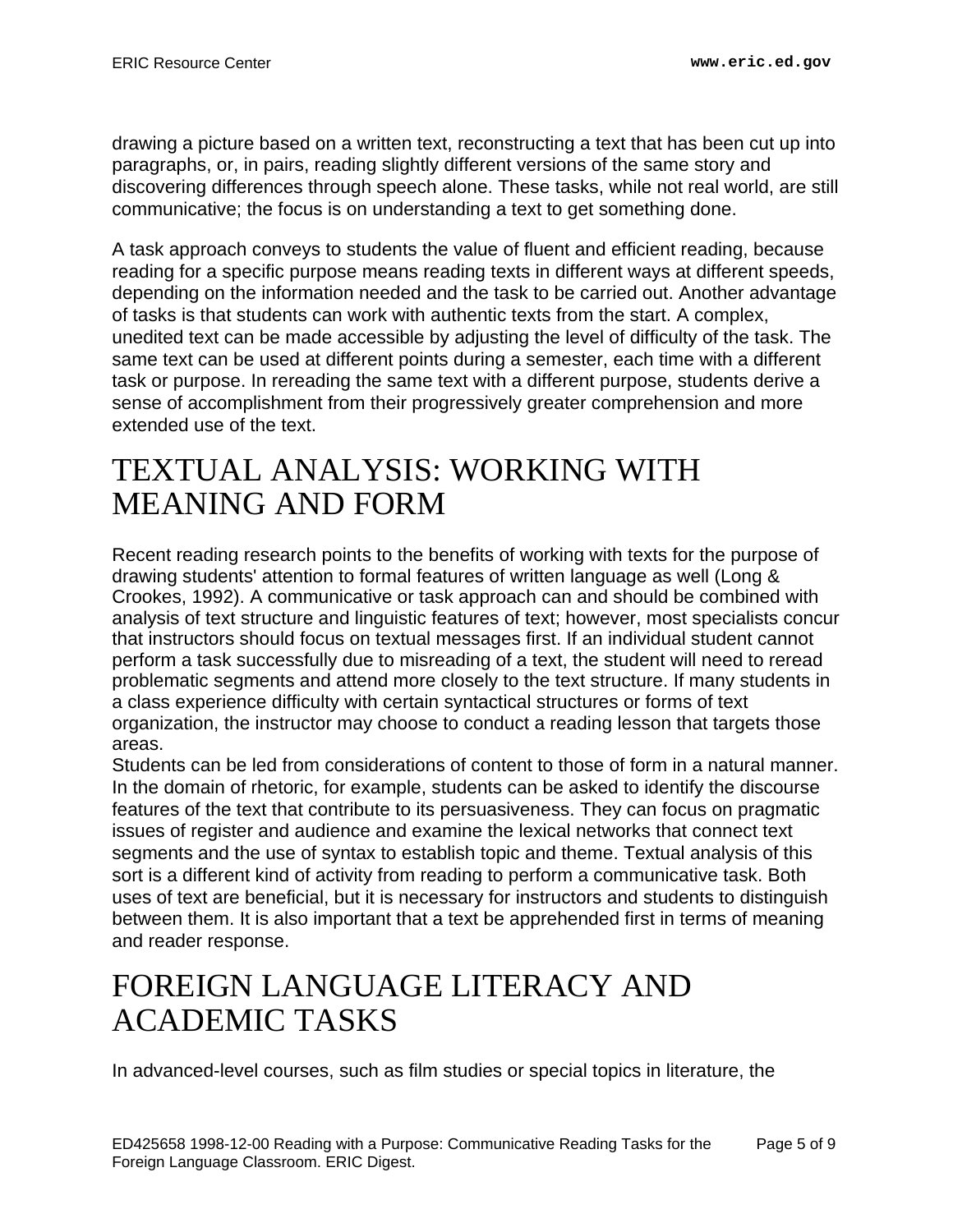real-world uses of text are less evident; rather, the focus is on academic tasks. In most academic tasks, such as presenting a report or writing a paper, reading plays a significant role.

In discussions of the concept of critical literacy, reading and interpretation have been defined by a variety of researchers as being able to talk about a text, which in turn means being able to participate in a "conversation of readers" (Graff, 1992). In his view, literacy is both a social and cognitive process.

Importantly, Graff situates reading within the larger communicative context of academic discourse and emphasizes the primacy of context over text. He argues that reading a literary text in order to support or counter a particular critical argument can engage students who otherwise would not know what to think or say about what they are reading. Thus, in literature courses, an important sense of purpose can be created by asking students to read from a particular angle or with a particular argument in mind.

Literacy tasks for upper-level coursework should afford diverse opportunities for interaction among students: In a discussion of academic discourse and collaborative learning, Bruffee (1984) borrows the Vygotskian concept of thought as internalized conversation to argue for "engaging students in conversation among themselves at as many points in both the writing and the reading process as possible"--in short, for pedagogical practice that acknowledges and reflects the social and inter-textual nature of literacy and knowledge. This means less emphasis on reading as a solitary activity and more on reading and talking with others.

#### <span id="page-5-0"></span>PRE-READING ACTIVITIES FOR THE ADVANCED LEVEL

A reader's background knowledge with respect to text topic and genre is recognized as a significant factor in text comprehension. As a result, textbooks and pedagogical practice now routinely include pre-reading activities with authentic texts or other reading selections. Interestingly, a benefit of such activities is the focus or purpose for reading that they can provide. The value of pre-reading work for both comprehension and interest does not diminish at the advanced level. In literature courses, for example, writing and discussion can serve equally well as an entry into a whole text or text segment. Pre-reading discussion can focus on a critical argument or controversy surrounding interpretation of a text. More simply, discussion or writing tasks can elicit students' personal views or previous readings on a topic or their expectations with respect to text content or point of view. In a civilization course, students familiar with American and French newspapers can be asked to compare articles from The Washington Post or USA Today on terrorism in Paris with articles from Le Monde or Le Figaro. Prior to the reading, they can articulate their expectations about what facts will be highlighted and what perspective or political stance, if any, the articles will reflect. Discussing these issues before rather than after reading provides focus, which in turn creates interest in the texts.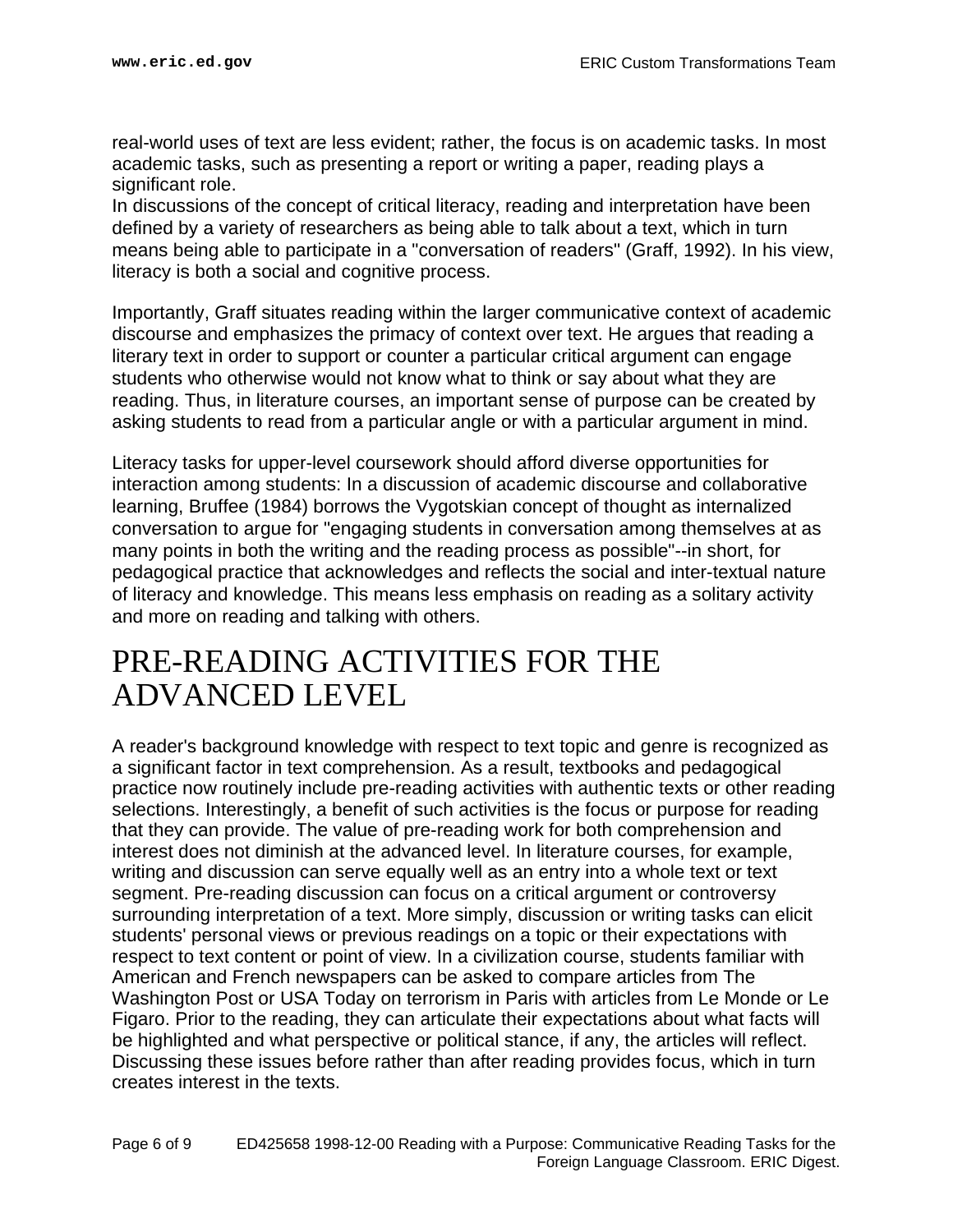As preparation for reading authentic foreign language texts on a cultural topic, students can engage in peer reading and debate. In this activity, the instructor provides students with a topic for debate formulated in terms of a specific question. Each student writes a short position statement on the topic, making an argument that may or may not represent their view. In groups, students read through and discuss all statements, culling what they believe to be the best arguments for and against each side of the debate. The groups then compare their results. Again, prior discussion of the arguments provides a focal point for reading.

Writing is a particularly effective form of pre-reading activity that prompts readers to reflect on what they are about to read. Writing activities foster the development of a sense of authorship, which in turn helps make students more critical readers. An effective way to promote active response to text is through assignment of reading journals. In these, students write entries prior to each reading assignment. In addition to writing their reactions to text passages already read, they are encouraged to write prospectively, anticipating story line or character development and formulating questions about what they are about to read. Journal entries are handed in to the instructor or exchanged with other students and form the basis for discussion or for other, more developed writing tasks.

# <span id="page-6-0"></span>USES OF TEXT ACROSS THE CURRICULUM

Ideally, it is the intended use of texts by learners that should drive reading instruction across the curriculum. In high schools and colleges, learners' needs may range from fulfilling a language requirement to language use in travel or study abroad or general interest in language and culture. Because of this wide range, it is often difficult to base instruction on a well-defined set of learners' future needs or target tasks; however, it is possible to place increased emphasis on learners' potential uses of text. Such a focus might prompt reevaluation of a variety of foreign language courses and programs, ranging from foreign language across the curriculum to reading requirements for M.A. and Ph.D. candidates in the humanities.

At all levels of foreign language instruction, providing students a reason to pick up a text also gives them a way to read it. In elementary and intermediate classes, whole real-world tasks that offer other kinds of communicative purpose convey to students the value of reading for message. In advanced-level courses, the principle of reading with a purpose means rethinking the conventional "read and discuss" approach to literary and cultural texts. It means that some of the classroom discussion that has traditionally taken place after reading would be better placed before, so students have something to read for. Reading with a perspective or reading to decide for or against a particular interpretation, not only creates interest in the text but also provides students with something interesting to say after reading. At all levels of foreign language coursework, purposeful reading can enhance interest and recall on the part of students. Just as important, the concept of purpose provides a useful organizing principle for the coordination of reading instruction across the curriculum.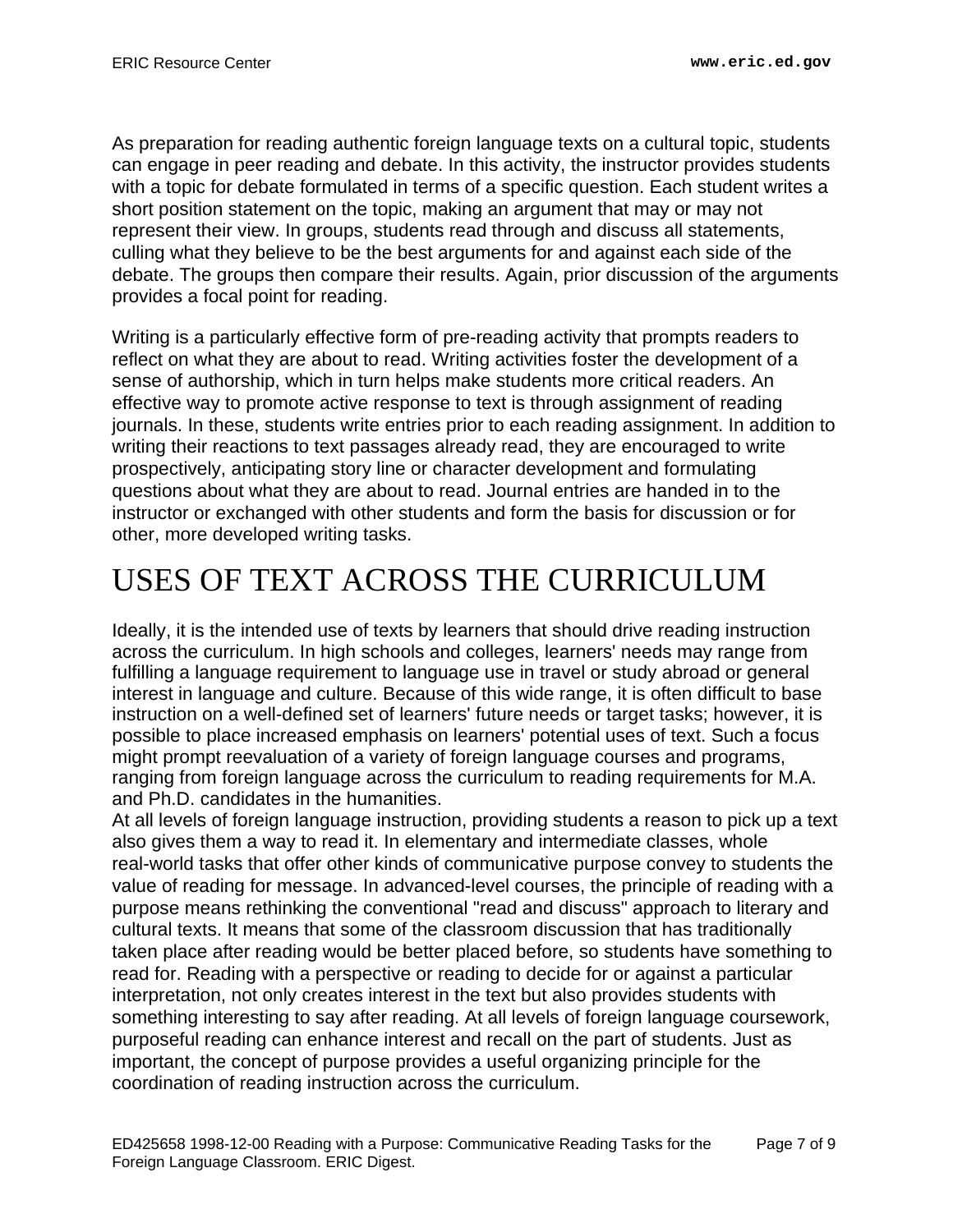## <span id="page-7-0"></span>REFERENCES

Bruffee, K. A. (1984). Collaborative learning and the "conversation of mankind. "College English," 46, 635-52.

Graff, G. (1992). "Beyond the culture wars: How teaching conflicts can revitalize American education." New York: W.W. Norton.

Hidi, S., & Anderson, V. (1992). Situational interest and its impact on reading and expository writing. In K. A. Renninger, S. Hidi, & A. Krapp, Eds., "The role of interest in learning and development" (p. 215-38). Hillsdale, NJ: Lawrence Erlbaum.

Krashen, S. (1982). "Principles and practice in second language acquisition." Oxford: Pergamon.

Long, M. H., & Crookes, G. (1992). Three approaches to task-based syllabus design. "TESOL Quarterly," 26, 27-56.

Nunan, D. (1993). Task-based syllabus design: Selecting, grading, and sequencing tasks. In G. Crookes, & S. Gass, Eds., "Tasks in a pedagogical context: Integrating theory and practice." Clevedon: Multilingual Matters.

Schiefele, U. (1992). Topic interest and levels of text comprehension. In K. A. Renninger, S. Hidi, & A. Krapp, Eds., "The role of interest in learning and development" (p. 151-82). Hillsdale, NJ: Lawrence Erlbaum.

Schraw, G., & Dennison, R.S. (1994). The effect of reader purpose on interest and recall. "Journal of Reading Behavior," 26, 1-17.

-------

A longer version of this article was published in Foreign Language Annals (volume 30, number 1, 1997).

This report was prepared with funding from the Dept. of Education, Office of Educational Research and Improvement, National Library of Education, under contract no RR93002010. The opinions expressed do not necessarily reflect the positions or policies of ED, OERI, or NLE.

**Title:** Reading with a Purpose: Communicative Reading Tasks for the Foreign Language Classroom. ERIC Digest.

**Document Type:** Information Analyses---ERIC Information Analysis Products (IAPs) (071); Information Analyses---ERIC Digests (Selected) in Full Text (073); **Available From:** ERIC/CLL, 4646 40th Street NW, Washington, DC 20016; Web site: http://www.cal.org.ericcll